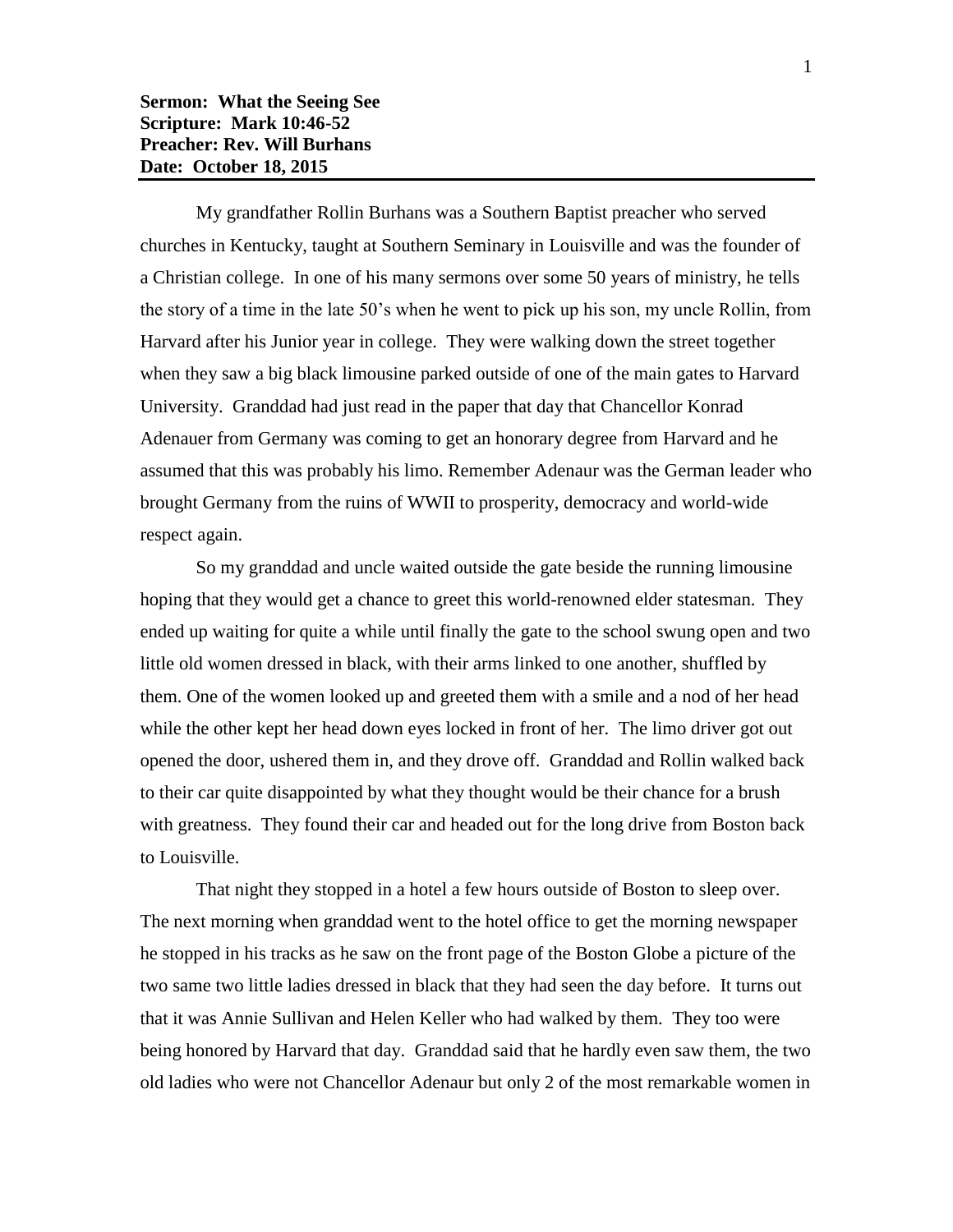our nation's history; Helen Keller being the first deaf-blind person to ever receive a BA, an author, an anti-war and women's rights activist and her remarkable teacher, Annie Sullivan, who humbly brought her out from the utter isolation of her deaf and blind condition. Granddad said how he would have given anything to have shaken hands with them over Chancellor Adenauer any day! His brush with greatness had in fact happened, he just didn't have his eyes open enough to see it. It was the greatness of the small and humble of heart, the greatness that Jesus emphasized over and over again, not the greatness of the statesmen and power-holders of the world. If he only had the eyes to see!

In one of her most famous of writings called "Three Days to See", Helen Keller speaks of this lack of sight that afflicts the seeing and that my granddad spoke of. I'd like to quote from her essay at length. She asks a couple of questions at the end of the segment I'll read and then I'd like to give some silence for you to ponder what she's asking us this morning. Helen Keller says this:

I have often thought it would be a blessing if each human being were stricken blind and deaf for a few days at some time during his early adult life. Darkness would make him more appreciative of sight; silence would teach him the joys of sound. Now and then I have tested my seeing friends to discover what they see. Recently I was visited by a very good friend who had just returned from a long walk in the woods, and I asked her what she had observed. "Nothing in particular," she replied. I might have been incredulous had I not been accustomed to such responses, for long ago I became convinced that the seeing see little. How was it possible, I asked myself, to walk for an hour through the woods and see nothing worthy of note? I who cannot see find hundreds of things to interest me through mere touch. I feel the delicate symmetry of a leaf. I pass my hands lovingly about the smooth skin of a silver birch, or the rough, shaggy bark of a pine. In spring I touch the branches of trees hopefully in search of a bud, the first sign of awakening Nature after her winter's sleep. I feel the delightful, velvety texture of a flower, and discover its remarkable convolutions; and something of the miracle of Nature is revealed to me. Occasionally, if I am very fortunate, I place my hand gently on a small tree and feel the happy quiver of a bird in full song. I am delighted to have the cool waters of a brook rush through my open fingers… To me the pageant of seasons is a thrilling and unending drama, the action of which streams through my finger tips. At times my heart cries out with longing to see all these things. If I can get so much pleasure from mere touch, how much more beauty must be revealed by sight. Yet, those who have eyes apparently see little. The panorama of color and action which fills the world is taken for granted. It is human, perhaps, to appreciate little that which we have and to long for that which we have not, but it is a great pity that in the world of light the gift of sight is used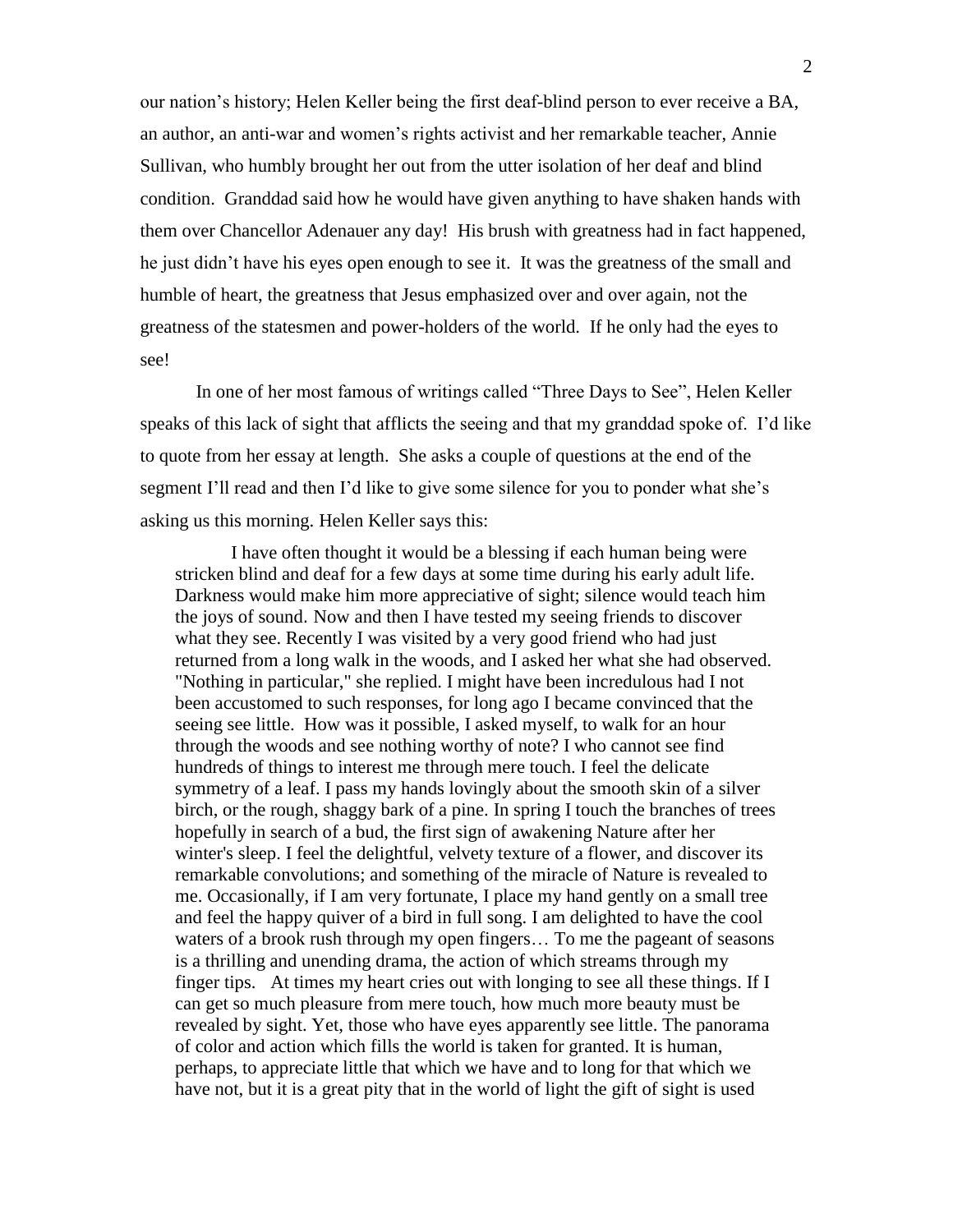only as a mere convenience rather than as a means of adding fullness to life. If I were the president of a university I should establish a compulsory course in "How to Use Your Eyes." The professor would try to show his students how they could add joy to their lives by really seeing what passes unnoticed before them. He would try to awake their dormant and sluggish faculties. Perhaps I can best illustrate by imagining what I should most like to see if I were given the use of my eyes, say, for just three days. And while I am imagining, suppose you, too, set your mind to work on the problem of how you would use your own eyes if you had only three more days to see. If with the oncoming darkness of the third night you knew that the sun would never rise for you again, how would you spend those three precious intervening days? What would you most want to let your gaze rest upon?

How much do we miss and how much do we not see of the world, of reality, of our lives, because of our busy-ness or because, like in my granddad's story, we are looking over there (wherever over there is!)… when really what most needs to be seen is right before us. How often do we really see the people around us and how "dormant and sluggish" can be our faculties in the hustle and bustle of our days.

To Jesus' question "what do you want me to do for you?" the blind man named Bartimaeus responds: "My teacher, I want to see." What if Jesus asked us that same question and what if we responded the same way: "My teacher, I want to see." And if we received sight like we have never known before, sight into the truth of things, the truth of us, the truth of the world, would we be overwhelmed with joy as Helen Keller suggests? Or with sorrow too at times? Because not only would we see the beauty around us but we might also see the suffering around us in a new way as well. Maybe our true seeing would leave us overwhelmed with joy that at the heart of everything is love. And maybe we would also be struck with sorrow at how blind so many are to that love.

Bartimaeus was overwhelmed with joy at receiving his sight and immediately, the scriptures say, he followed Jesus on his way.

This ought to give us some pause though because we the reader know where Jesus is on his way to, don't we? I'd like to invite you to come up after the service and look carefully at this beautiful painting of Bartimaeus that a friend of the Skinners painted for them, because if you look closely you will see that it is made up largely of crosses though you cannot tell from a distance.